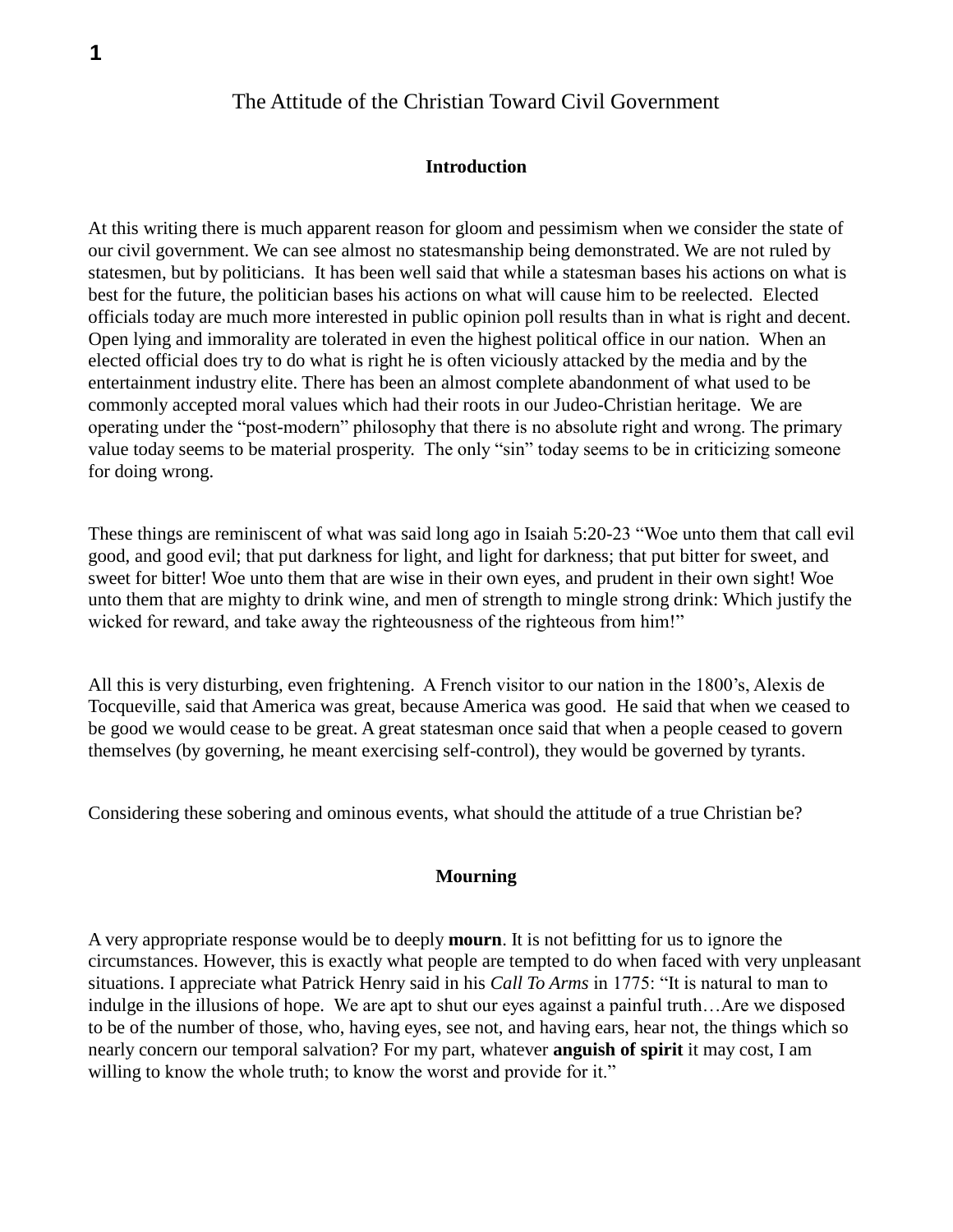We must face the present condition of our land, and as we do we will be compelled to acknowledge our **deep sorrow**. Righteous people have always done this. Solomon said in Proverbs 29:2 "When the righteous are in authority, the people rejoice: but when the wicked beareth rule, the people **mourn**." David was so grieved when he saw the conduct of the ungodly that he said in Psalm 119: 136 "Rivers of waters run down mine eyes, because they keep not thy law." He said further in Psalm 119:158 "I beheld the transgressors, and was **grieved**; because they kept not thy word."

Sometimes, when a loved one dies, some people put off mourning for awhile. It takes them time to actually grasp the fact of the great loss. Sooner or later, however, for their own emotional health, they must acknowledge the crushing loss. They must face the unpleasant facts. Then they can give themselves to weeping and mourning. In doing so, they often experience healing and find great comfort and strength in God's consolation. Have you yet grieved for the desperate situation of our nation? If not, I would suggest that you seek to do so. Pour out your grief before our great God. He is mindful of those who are broken hearted.

#### **Not Our Real Home**

Another thing that Christians must do is to realize that this earthly existence is not our permanent home. We must be good and loyal citizens, but our everlasting abode is not of this world. I love the United States. I am thankful to have been born here. I often get misty-eyed when I sing or hear played *God Bless America* and other patriotic songs. One of my favorite hobbies is to read American history. George Washington, Robert E. Lee, and other men and women of integrity who have helped shape our nation, are among my favorite heroes and heroines. However, this kind of patriotism can only go so far. Our nation has never been perfect. We have had a precipitous decline in our values and in our decency in recent years. No one knows what the future holds for our nation, but the signs are anything but encouraging.

However, this should not send us into dismay. We were not designed to live in the present condition forever. This is a very temporary mode of existence. The Bible believer knows that we are just traveling through this life to our permanent and glorious heavenly kingdom. This is very evident from several Scriptures. Speaking of Old Testament saints Hebrews 11:13 says "These all died in faith, not having received the promises, but having seen them afar off, and were persuaded of them, and embraced them, and confessed that they were **strangers and pilgrims on the earth**." It also says of these saints in Hebrews 11:16 "But now they desire a better country, that is, an heavenly…" Peter admonishes the saints on this same basis in 1 Peter 2:11 "Dearly beloved, I beseech you as **strangers and pilgrims**, abstain from fleshly lusts, which war against the soul…"

It is well to insert here that there is a vast difference between a **pilgrim** and a **vagabond**. A pilgrim is away from home, but he has a goal, a destination. A vagabond, on the other hand, is an "aimless wanderer." The Christian knows that he is not at home in this present state of affairs. However, he knows where he is going. He is heading toward his heavenly home. This gives him a great deal of hope when conditions become very difficult and unpleasant in his present situation. He knows that, sooner or later, he will be home and all will be well.

Even though our government is very corrupt and there is much cause for sadness, we must remember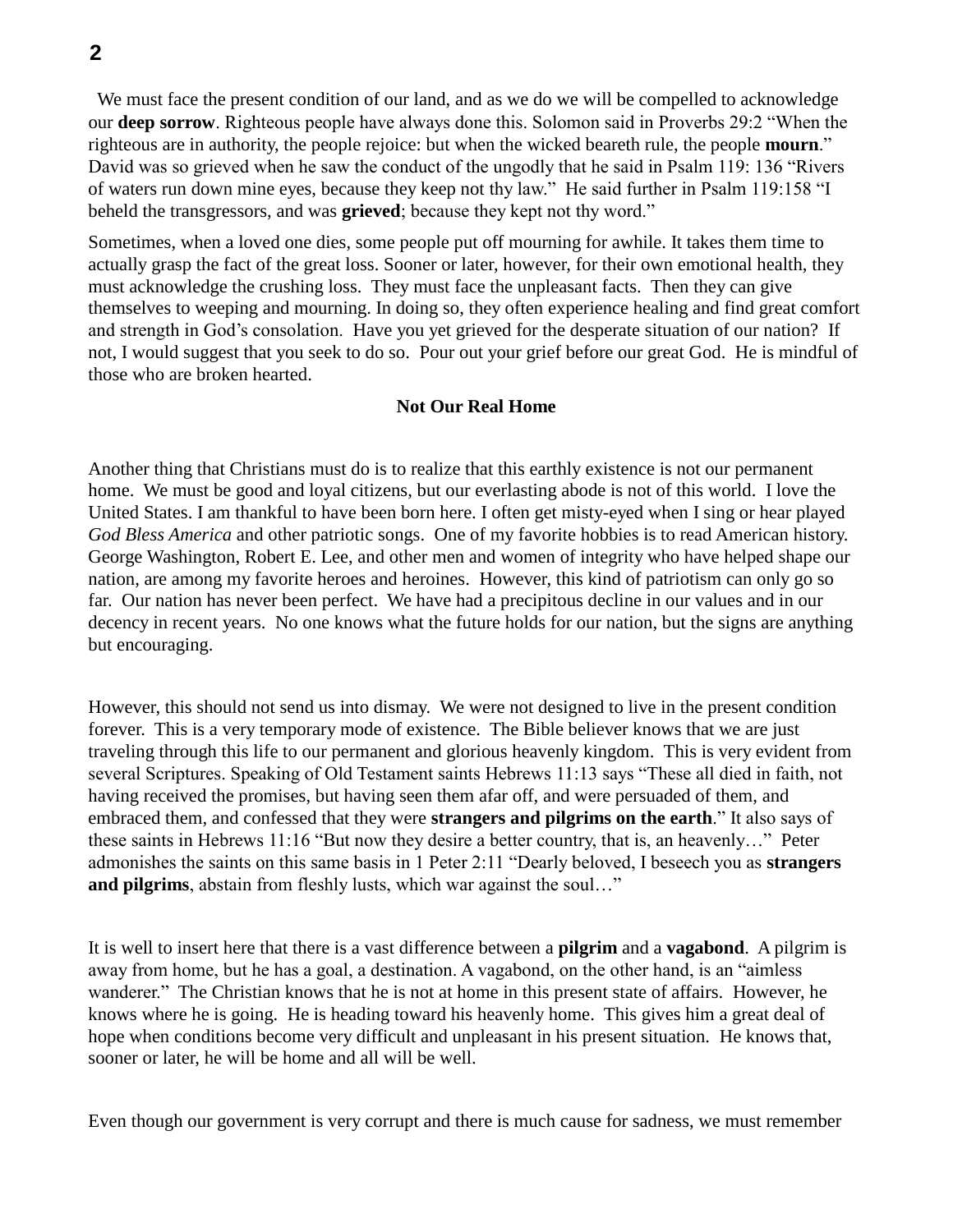that the people of God have often lived in even worse situations. The Roman Empire was very corrupt in the times of the Apostle Paul. Some of our leaders are very corrupt, but they are not any more corrupt than was Nero, who eventually had Paul executed. Living under these conditions, however, did not dampen the zeal and enthusiasm that this great man had for the cause of Christ. Paul did not spend his days in depression. He had great energy and joy as he preached the message of salvation. One of the reasons for this was because he knew that he was not really home. Now Paul was a Roman citizen. This was a great privilege which got him out of serious trouble on more than one occasion. I am sure that Paul valued his Roman citizenship. This meant nothing to him, however, in comparison to his heavenly citizenship. He wrote in Philippians 3:20 "For our conversation is in heaven; from whence also we look for the Saviour, the Lord Jesus Christ." The word translated "conversation" here is *politeuma* which means "citizenship." Yes, Paul's citizenship is in heaven. So is the permanent citizenship of every other child of God. The realization of this will help us to keep the proper perspective as our society likely plunges further and further into darkness.

# **God is in Control**

Another thing that the child of God must constantly keep in mind is the fact that God has not relinquished the control of the universe which He created. We may not understand why He allows certain things to go on, but He has a purpose in it all. God is not disturbed like we sometimes are. There is a very interesting and comforting passage in Psalm 2:2-4, "The kings of the earth set themselves, and the rulers take counsel together, against the LORD, and against his anointed, saying, Let us break their bands asunder, and cast away their cords from us. He that sitteth in the heavens shall laugh: the Lord shall have them in derision." This Scripture teaches us that the Lord of heaven and earth is going to "have the last laugh."

God, for His own inscrutable but wise purposes, often allows wicked men to do some reprehensible things, but even then He is ultimately in control. The wise man made this very plain in Proverbs 21:1 when he said "The king's heart is in the hand of the LORD, as the rivers of water: he turneth it whithersoever he will."

The universe of human affairs is not spinning out of control. It is just as true today as it was in the day that Nebuchadnezzar spoke it in Daniel 4:35, "And all the inhabitants of the earth are reputed as nothing: and he doeth according to his will in the army of heaven, and among the inhabitants of the earth: and none can stay his hand, or say unto him, What doest thou?"

God raised Pharaoh up and He destroyed him when it suited His purpose. Sennacherib made great and obscene boasts against Judah. He seemed to be invincible. He was defeated by an angel of God and had to return home in shame. His own sons slew him as he was worshipping his pagan god in Assryia. (See 2 Chronicles 32). Wicked Haman was determined to destroy God's chosen people. God so directed affairs that this evil man was hanged in his own yard on the gallows he had built for the purpose of murdering another man.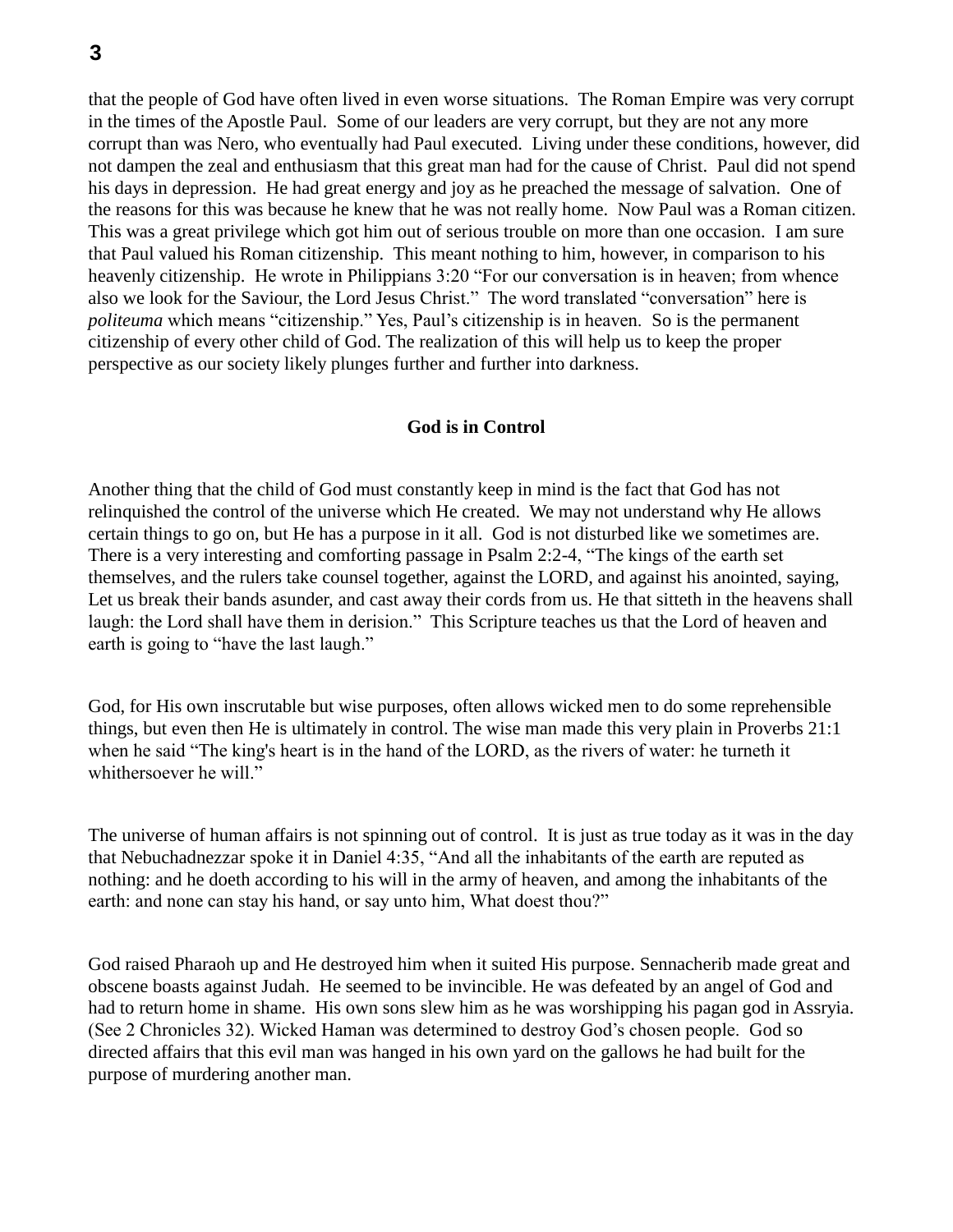The Lord said in Proverbs 8:15 "By me kings reign, and princes decree justice." Yes, God is in control. Daniel said in Chapter 2, verse 21 of the book that bears his name "he removeth kings, and setteth up kings…"

Yes, we must remember that no matter how dark the situation may seem, our Omnipotent God is the Mighty King Who is really running this universe!

### **God Sometimes Uses the Wicked**

Another comforting fact is that throughout history our sovereign Lord has sometimes used those who were not His children to do those things that benefited His people. One of the most dramatic examples of this is Cyrus, king of Persia. He always remained a pagan and never embraced the true religion of Jehovah, but he was used of God in a very interesting way on behalf of His people. The entire episode of the case of Cyrus greatly magnifies the sovereignty of God over the affairs of men. Speaking through Isaiah, God called Cyrus **by name** some 150 years before he was even born! (Isaiah 44:28). He predicted that Cyrus would rebuild the Temple, even though the Temple had not yet even been destroyed as Isaiah wrote! Reading 2 Chronicles 36:23-23 and Ezra 1: 1-4, we learn that Cyrus permitted the Jews to return to Jerusalem, and issued a decree authorizing the rebuilding of the Temple. What a mighty God that we serve. He even uses the wicked for His own purposes. Other pagans have been used by God for the good of His people. The Pharaoh who reigned when Joseph rose to prominence in Egypt permitted the children of Israel to live in the land of Goshen. God can still work like that today. We would prefer to have believers in the Lord Jesus Christ to rule over us, but God can and does direct the hearts of those who are not.

# **Strategic Positions of the Saints**

Not only does God sometimes dispose pagans to help His people, He often places His own children in positions of influence. There are many examples of this in Scripture and in history. One of the most prominent is that of Joseph. Every Bible reader is familiar with the dramatic way in which Joseph was elevated to the second most important position in Egypt, which was the greatest political power on earth at that time. God's **omniscience**, particularly His **foreknowledge**, is gloriously seen here. Joseph was a member of an obscure tribal community located in Palestine, a far cry from the throne of Egypt. He was a young man of great integrity. The Lord required him to go through thirteen very hard years as He molded him for the job He wanted him to do. When Joseph finally came into a position of power he was in a unique position to help his people.

We must remember that this is not just a beautiful story. This is an actual historical account. God can still place some of His people in important positions from which they can assist His children. As the song has it: "He's just the same today. He's just the same today. The God who lived in the olden times is just the same today."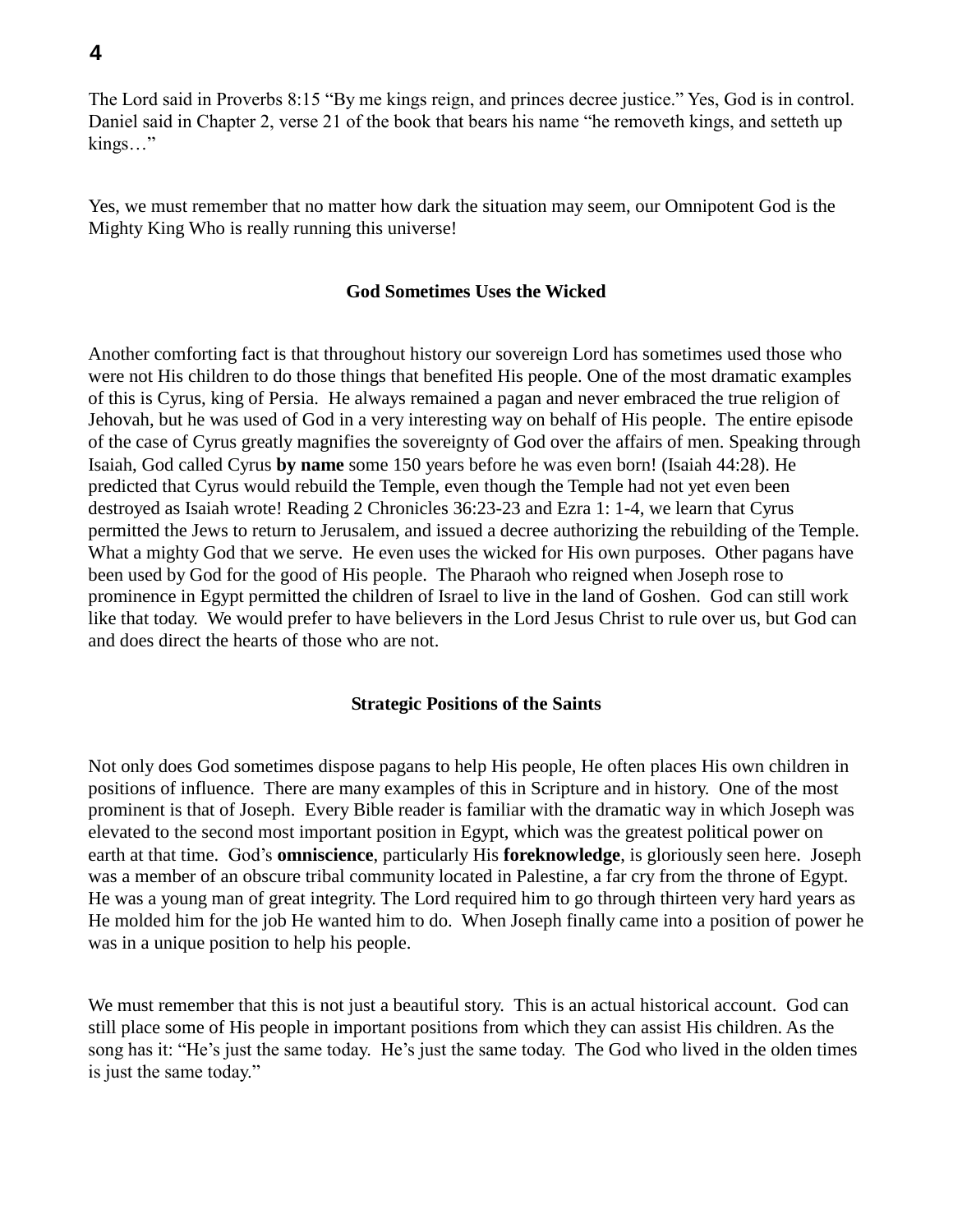Another Old Testament saint who found himself in a unique position from whence he could help God's people was Nehemiah. He was a cupbearer to King Artaxerxes. Nehemiah received permission from the king to go to Jerusalem. He supervised the rebuilding of the city walls, even using timbers that were donated from the royal forests.

Still another Old Testament saint who was placed in a very vital position from whence she could help her people was Esther, who became Queen of Persia. When the Jews in the Persian Empire were threatened with extermination, Esther was able to save them.

Many more examples could be given from the Old Testament of God's children who were put in positions of power and influence in pagan governments. We will give one example of this from the New Testament. The Apostle Paul was under household arrest in Rome. He was incarcerated in a location very near the heart of government. He boldly preached the gospel and constantly witnessed to everyone he met. Evidently some very important people were converted to Christianity. When Paul was closing his letter to the church at Philippi, he said in Philippians 4:22 "All the saints salute you, chiefly they that are of **Caesar's household**." It does not take much imagination to realize that the servants of Caesar were in a very good position from which to assist the cause of Christ.

# **The Power of a Godly Life**

Most, if not all of those who will be reading this are just average people. We are not in positions from which we can exert much influence. What can we do in these turbulent times? Well, the answer is that there is a lot that we can do that is **very important**. One of the most effective things that we can do is to live lives in obedience to the Word of God. As we do this we will inevitably have a good influence on the society about us. This is at least a part of what Jesus meant when He said in Matthew 5:16 to "Let your light so shine before men, that they may see your good works, and glorify your Father which is in heaven." We may not think we are doing much good, but people are always watching us. We will have a great influence by our consistent, day-after-day examples of personal godliness. In this way we can exercise as "the light of the world," and as the "salt of the earth."

However, as important as this influence on others is, much more importantly God is watching us! As is said in Proverbs 15:3 "The eyes of the LORD are in every place, beholding the evil and the good." Does it make any difference what kinds of lives we live? We can learn the answer by observing Abraham talking with the Lord over the destiny of Sodom. Abraham pled with God to not destroy the righteous with the wicked. God very graciously allowed Abraham to discourse with Him and agreed to not destroy the city if as few as ten righteous were found there. Sadly not even that small number of righteous individuals were found, and God utterly destroyed the place.

I am convinced that one of the reasons the Lord has not already totally destroyed our nation is because He knows there are some righteous people here. Ironically, the wicked continually harass the righteous, not knowing that the averting of terrible judgment is owing to their existence here. I encourage each of you who read this to renew your commitment to walking with God in obedience. The very best way to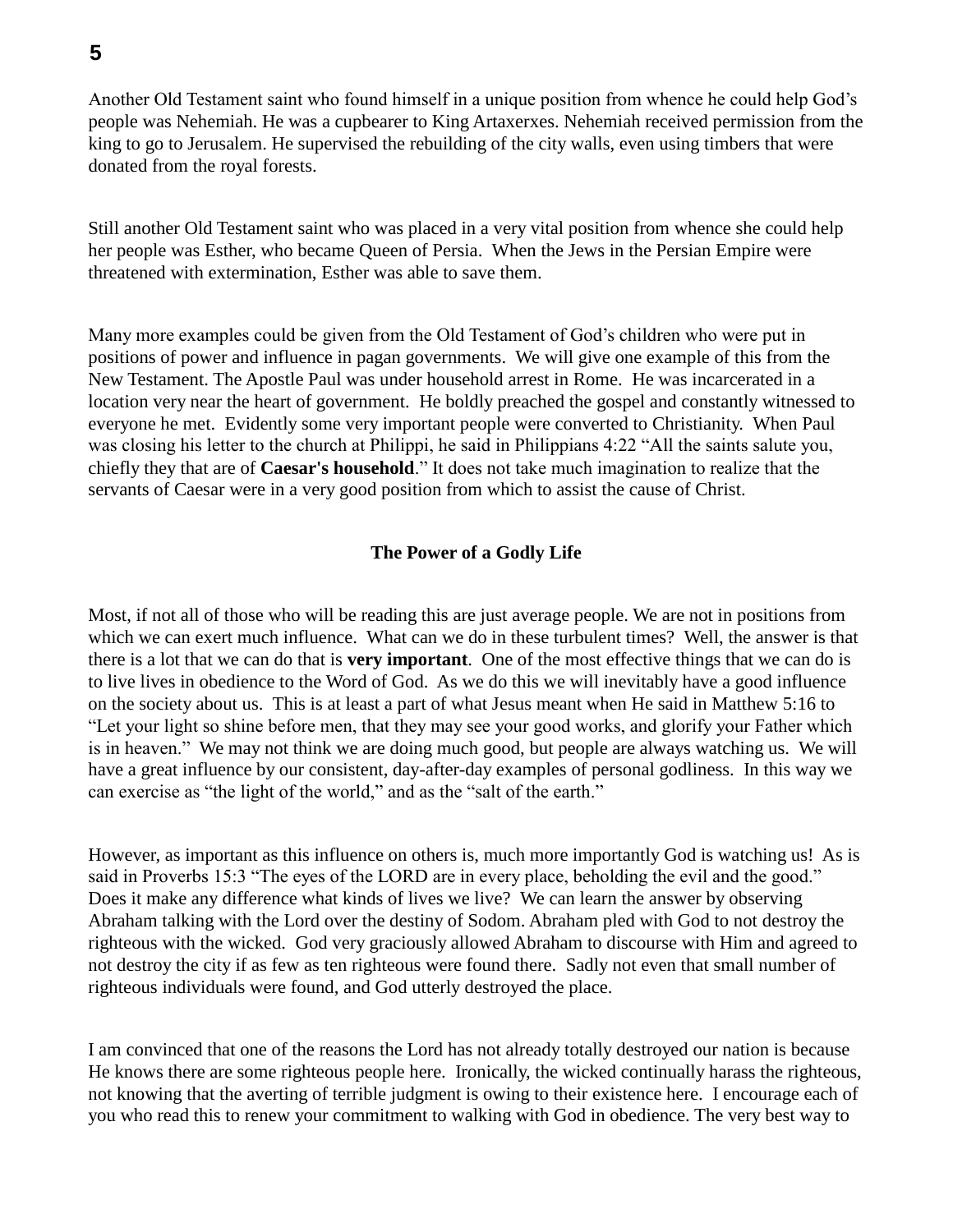be a good citizen is to be an obedient Christian.

### **Prayer**

One of the most potent weapons in our spiritual arsenal is prayer. Prayer for civil government should be a very high priority for God's children. Paul instructed us in 1 Timothy 2:1-3 "I exhort therefore, that, **first of all**, supplications, prayers, intercessions, and giving of thanks, be made for all men; For kings, and for all that are in authority; that we may lead a quiet and peaceable life in all godliness and honesty. For this is good and acceptable in the sight of God our Saviour..." We have no idea how important it is to pray for those who rule over us. There are some good men who are in high positions of government.They are under pressures that very few of us can even imagine. We live in a day when the media viciously and dishonestly assaults those public figures who make public stands for Biblical or even decent standards. These good men and women need our prayer support.

There are still a few good people left in office. I was thrilled to read the statement of a good man from a western state who recently made a very unpopular stand for what was right. His political enemies have vowed to make sure he loses his political office. I would like to give a few of his comments concerning this situation:

I wanted my little girls to know that when the roll was called their father served with colleagues who counted it a privilege to risk political fortunes in defense of the Constitution. Today, I am more resolute in that opinion. From the time I was a little boy, it was my dream to one day serve in the Congress of the United States. My dream was fulfilled two years ago…The pundits keep telling me that my stand on this issue puts my political fortunes in jeopardy. So be it.

That revelation produces from me no flinching. There is a simple reason why: I know that in life dreams come and dreams go. But conscience is forever. I can live with the concept of not serving in Congress. I cannot live with the idea of remaining in Congress at the expense of doing what I believe to be right.

There are good, decent men and women in government who covet and deserve our prayers. How diligent are you in regularly praying for them?

When we pray for those who rule over us we are engaging in **spiritual warfare**. There is a very vivid example of this in the Book of Daniel. God's people were in captivity. The prophesied time of their release was near at hand. Daniel understood this and began to pray. Gabriel, a high-ranking angel appeared and told him that the Lord had heard Daniel's prayers. There was some difficulty in the spirit world. The "prince of Persia" who was probably a demon, was doing everything he could to prevent the release of God's people from captivity. This demon prince was working on the mind of the king who held God's chosen people captive. There was a titanic struggle going on in the spirit world. Of course, right eventually prevailed and the captivity came to an end. The prayers of Daniel and others played a very important part in this great spiritual struggle.